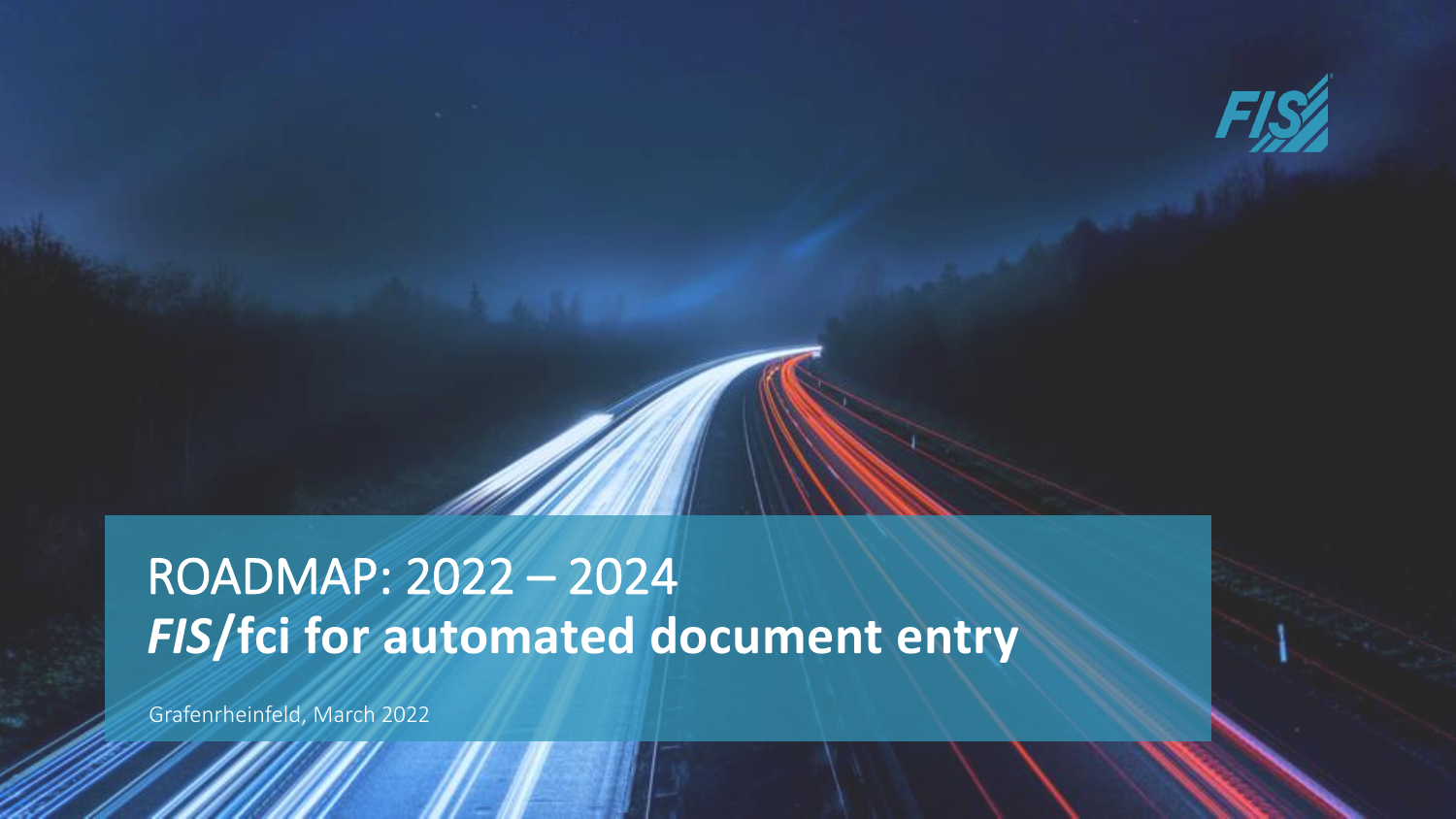# *FIS***/fci ROADMAP NOTE**

The specifications and information by FIS Informationssysteme und Consulting GmbH contained in this document are without obligation and non-binding. The information represents only an extract and reflects the current status. FIS expressly reserves the right to make subsequent changes to these specifications and information.

The specifications and information in this document represent confidential information of FIS and must be kept secret by the receiver. In particular, the passing on of these specifications and information to third parties is prohibited.

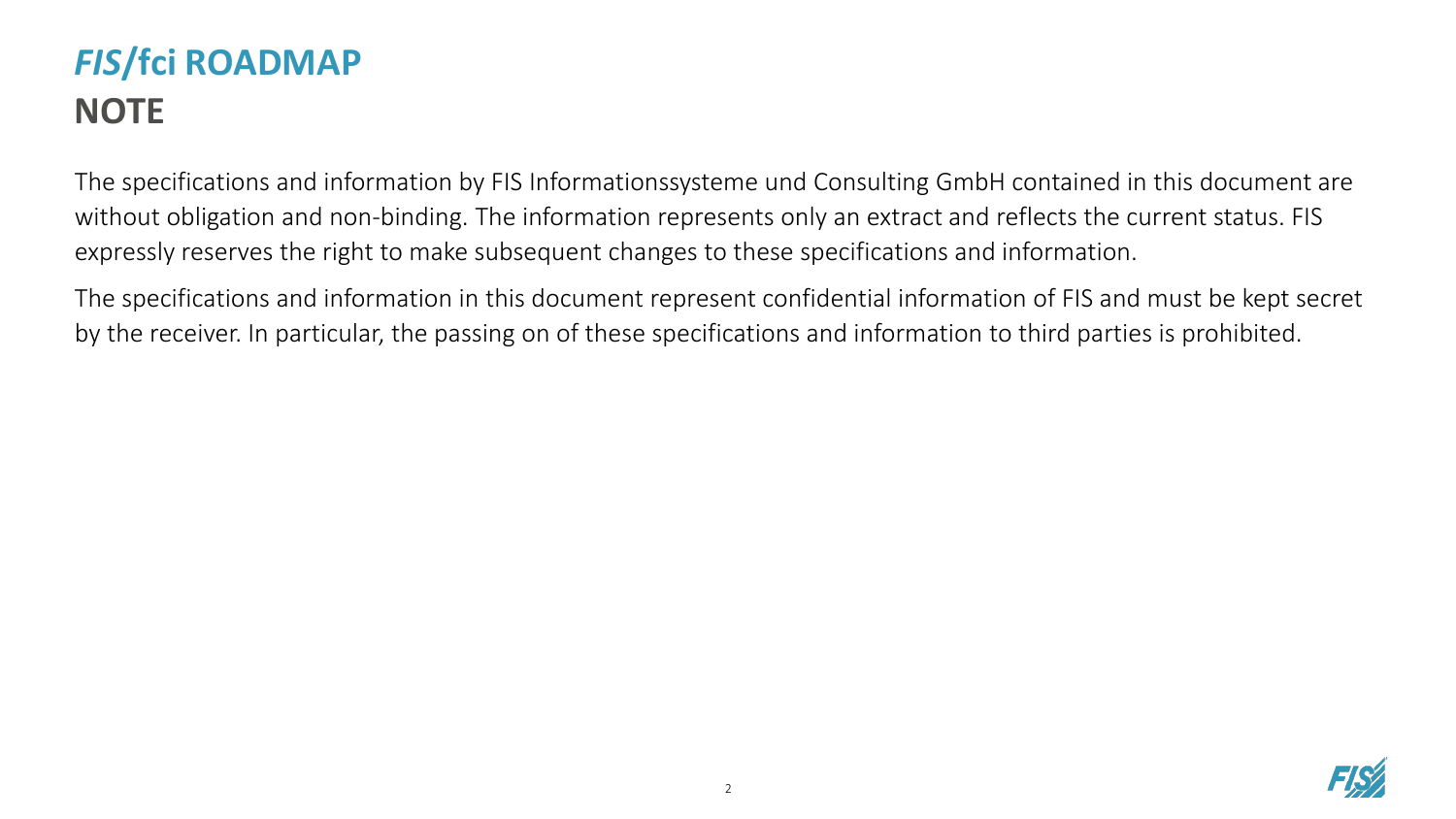# *FIS***/fci ROADMAP THE APPLICATION AND ITS BENEFITS**

The *FIS*/fci optimization as part of *FIS*/edc can be used to automatically enter paper documents or electronic documents, such as PDF documents, in the existing SAP solution. Document characteristics, such as vendor name, address, phone, fax, bank details and tax number, are automatically matched with the master data record in the ERP system.

Excellent recognition rates are achieved using an extensive test methodology. Of course, *FIS*/fci is suitable for all typical documents in companies, such as invoices, order responses, delivery notes and orders.

#### Your benefits:

- Genuine free form recognition
- High recognition rates as from the first invoice
- Self-learning system (knowledge base)
- Vendor recognition > 95%
- Reading of item data
- Automatic check: e.g. art. 14 UstG (sales/purchases tax law); totals, taxes, country-specific requirements, etc.

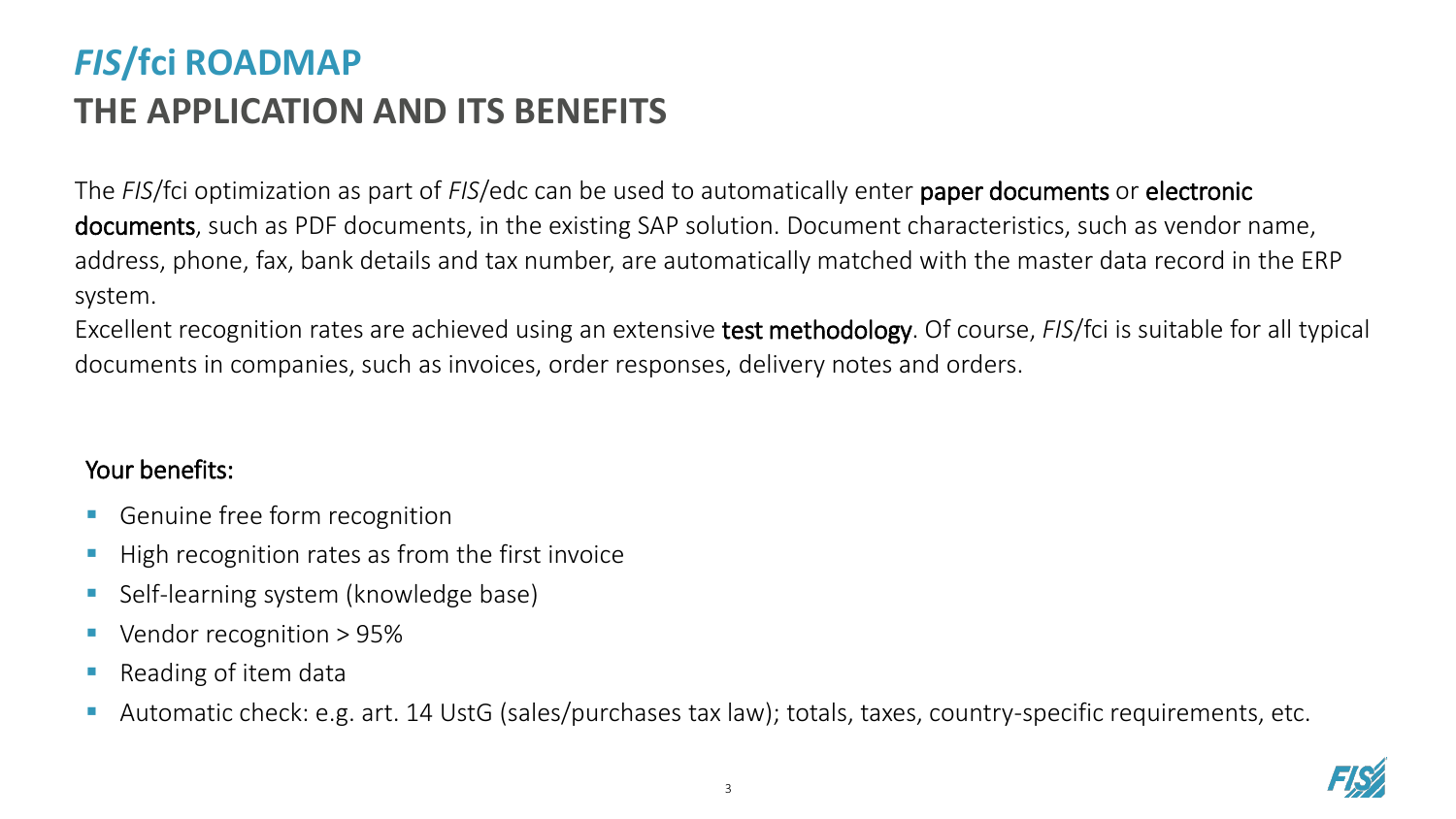### *FIS***/fci ROADMAP**

| 2022 - Latest Developments                                | 2023 - Planned Innovations   | 2024+ - Future Orientation                                       |
|-----------------------------------------------------------|------------------------------|------------------------------------------------------------------|
| • Processing of elnvoicing documents • Analysis dashboard |                              | Integration into SAP Public Cloud<br>$\mathcal{L}_{\mathcal{A}}$ |
| • Document-based processing                               | • SAP interface optimization |                                                                  |
| • Enhancement of cloud correction                         | • CloudCor optimization      |                                                                  |

- **Integration into Office 365**
- Schedule-controlled collection of mails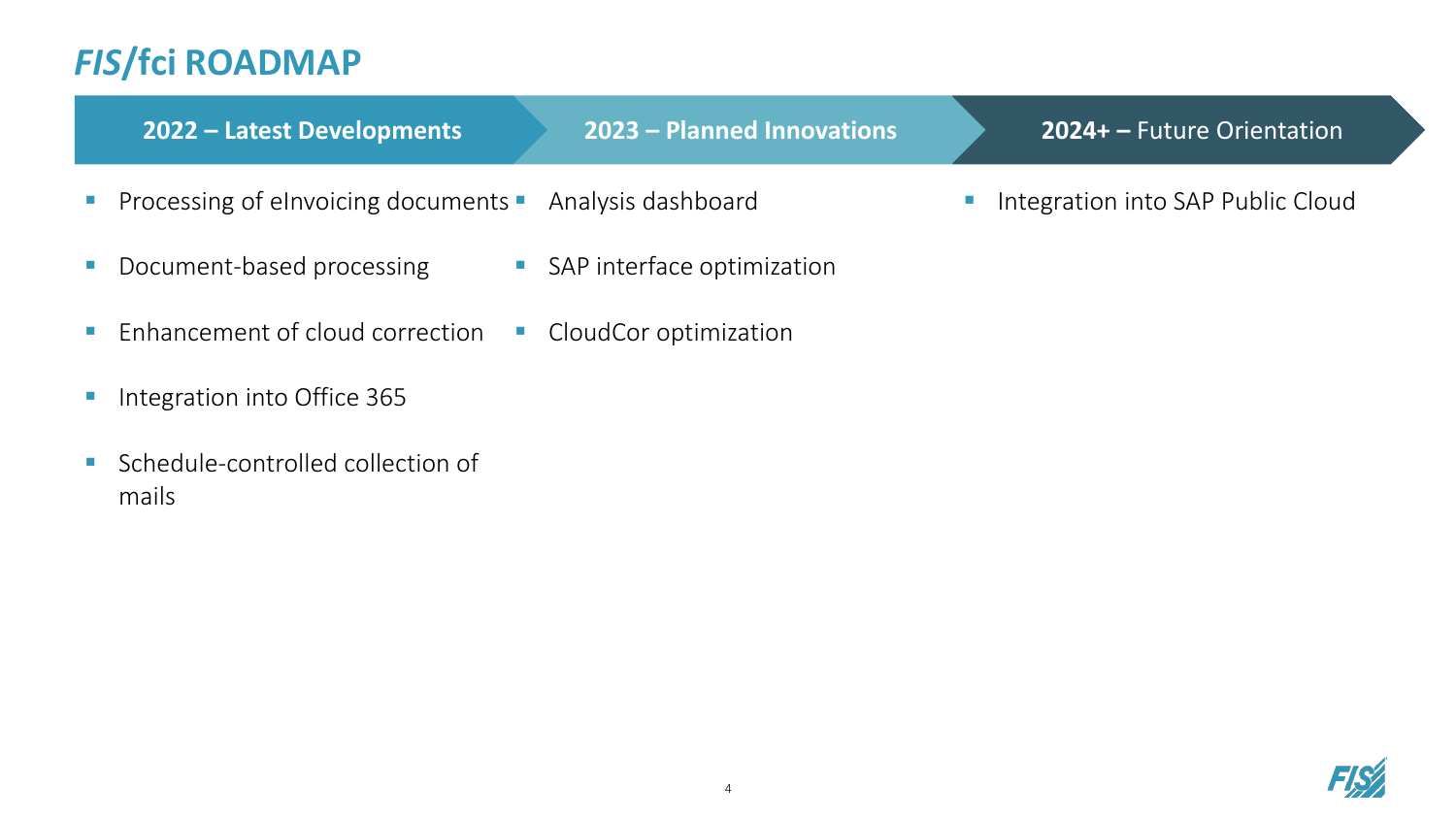### *FIS***/fci ROADMAP**

#### **2022 – Latest Developments**

#### **• Processing of eInvoicing documents**

• For overall processing of all invoice documents, eInvoicing documents can now be recognized as well. These documents are recognized by the SoloIMES application and forwarded to the respective process. Electronic invoices can now be further processed via an on-premise *FIS*/eInvoicing application or via FIS Cloud Service. As a consequence, an entry channel can be used for all invoice types and overall evaluation across all invoice types is enabled.

#### **• Document-based processing**

▪ To improve the flexible application of cloud correction, additional functionalities have been complemented in the cloud application. This, for instance, includes the support of vendor-specific settings and user management.

#### **• Integration into Office 365**

▪ To also enable the use of Office 365 mailboxes and benefit from the increased security mechanisms against attacks, an integration into Office 365 has been implemented in *FIS*/fci.

#### ▪ Schedule-controlled collection of mails

▪ To enable faster processing of incoming documents, multiple times for processing mails and block intervals can be defined in the scheduler. This enables a more flexible and demand-driven processing configuration to process messages in a timely manner and, nevertheless, skip phases of high utilization or maintenance times for instance.

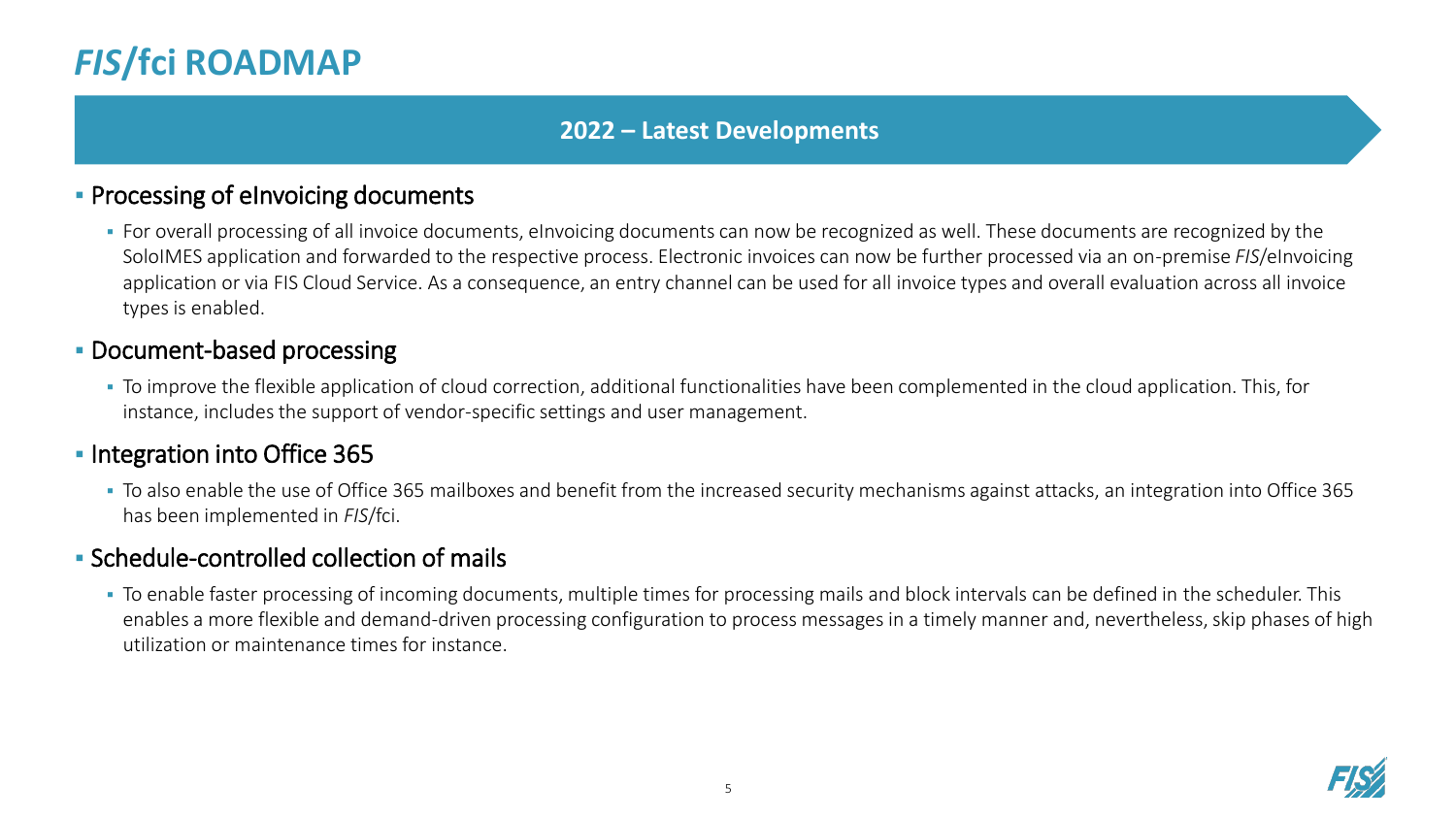### *FIS***/fci ROADMAP**

#### **2023 – Planned Innovations**

#### ▪ Analysis dashboard

▪ The analysis dashboard can be used to grasp the current system status as well as current key figures at a glance. By means of this information, a smooth system operation can be ensured and recognition efficiency improved.

#### **- SAP interface optimization**

■ By using new options of communicating with the SAP system, data can be retrieved even faster and more efficiently. This increases recognition rates and enables working with more current data, which results in substantial improvements in recognizing order responses for instance.

#### ▪ CloudCor optimization

▪ An intuitive and clear user interface improves the user experience with CloudCor and, as a consequence, increases its efficiency in operation.